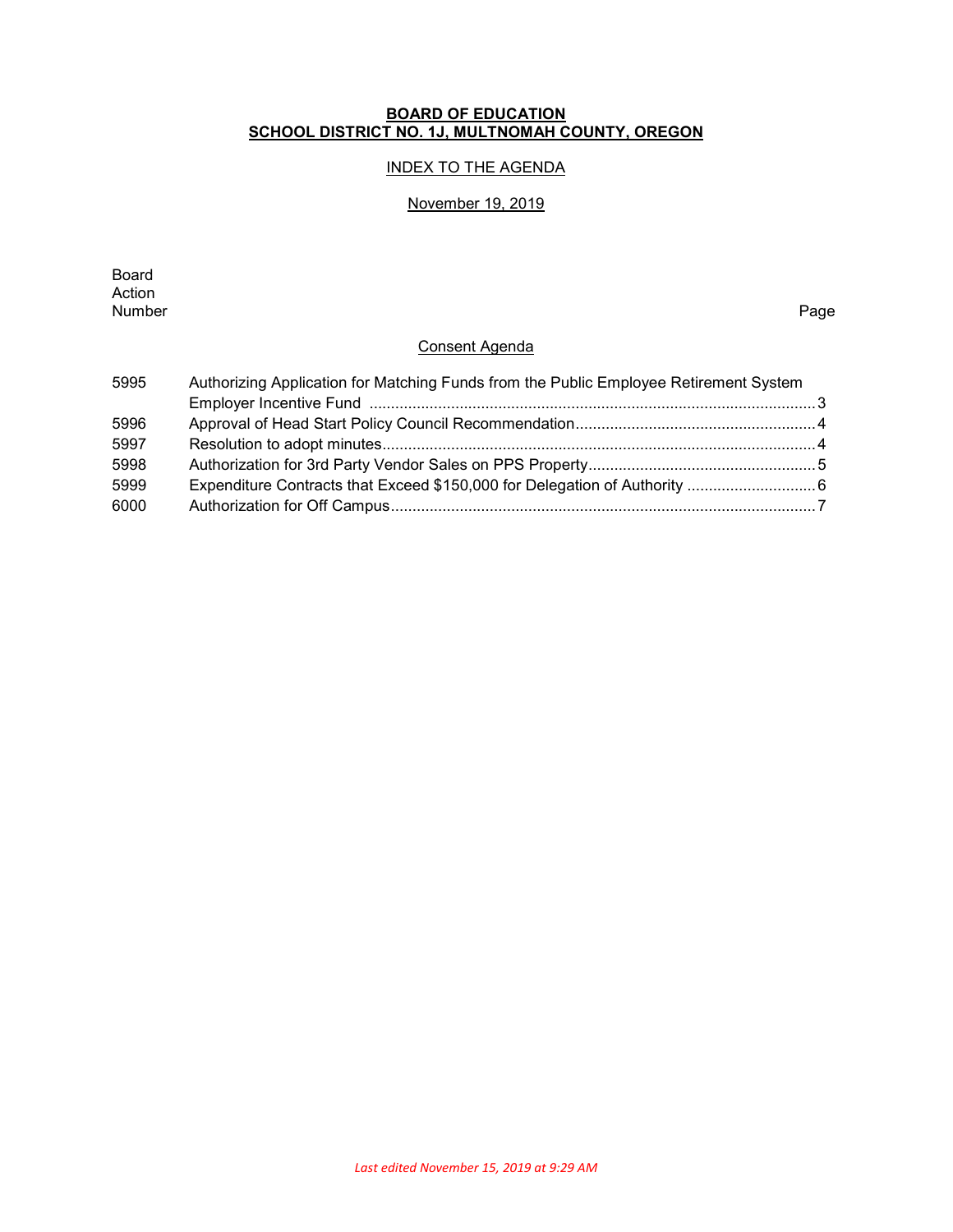# Consent Agenda

Resolutions Number 5995 through 6000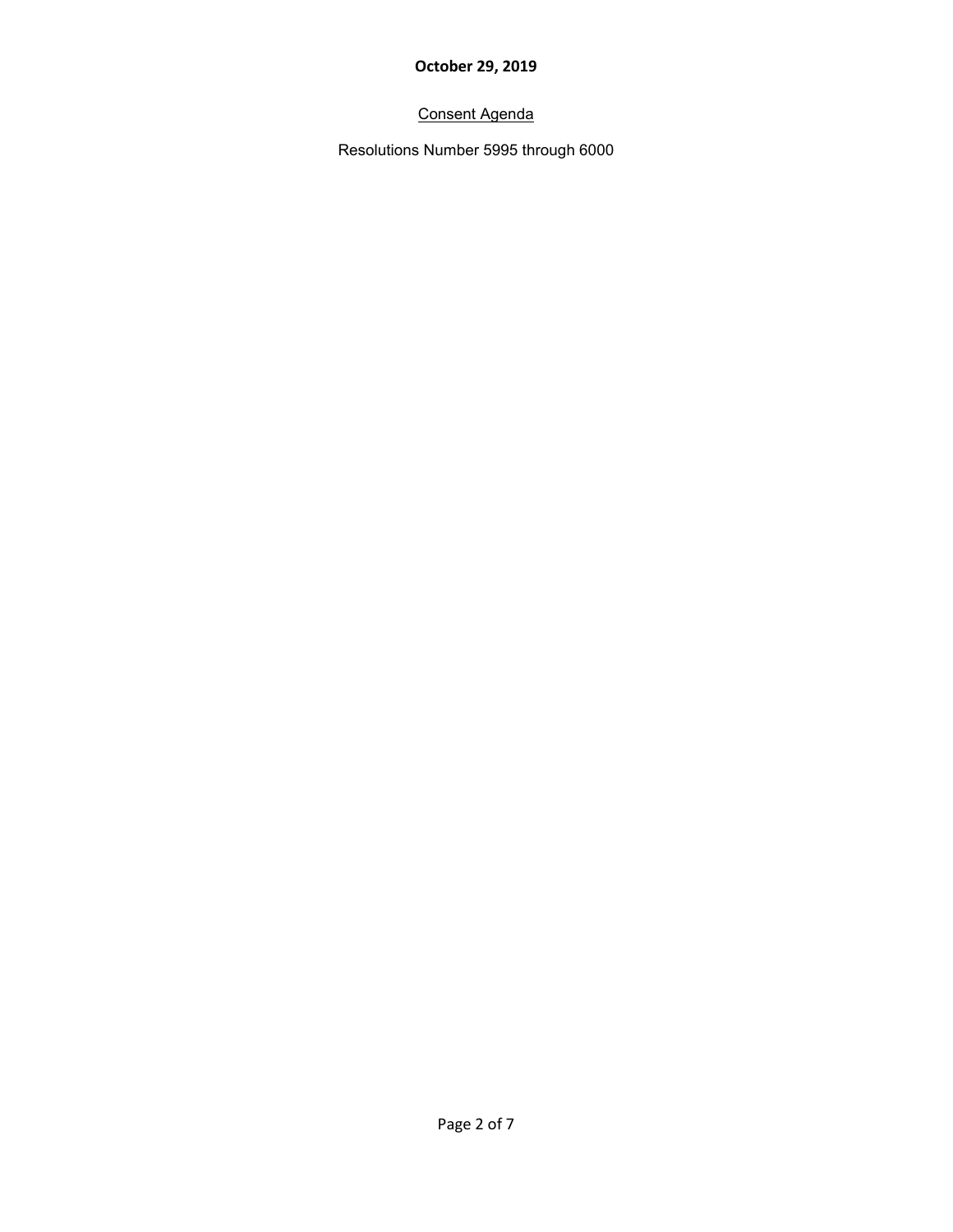#### **RESOLUTION No. 5995**

#### Authorizing Application for Matching Funds from the Public Employee Retirement System Employer Incentive Fund

#### **RECITALS**

- A. In 2018, the Legislature (SB 1049) established a 25% matching fund to encourage employers to prepay their future pension obligations. Public Employee Retirement System (PERS) will accept matching fund applications from all members as of December 2, 2019. Portland Public Schools will qualify to apply on December 2, 2019.
- B. Employers lump -sum payments are deposited in side accounts at PERS and invested alongside regular pension assets. If payments are made before December 31, 2019, they will provide an offset pension contribution in the 2021-23 biennium.
- C. From 2011 to 2017, Portland Public Schools has accumulated approximately \$9.5 million credit with PERS from its side account.

#### **RESOLUTION**

The Board authorizes Portland Public Schools to apply for Public Employee Retirement System (PERS) Matching Funds from the Employer Incentive Fund (EIF), matching a total of approximately \$9.5 million from the side account refund Portland Public Schools received from PERS. The side account refund and matching funds would be reinvested in a PERS side account to lower future pension obligations.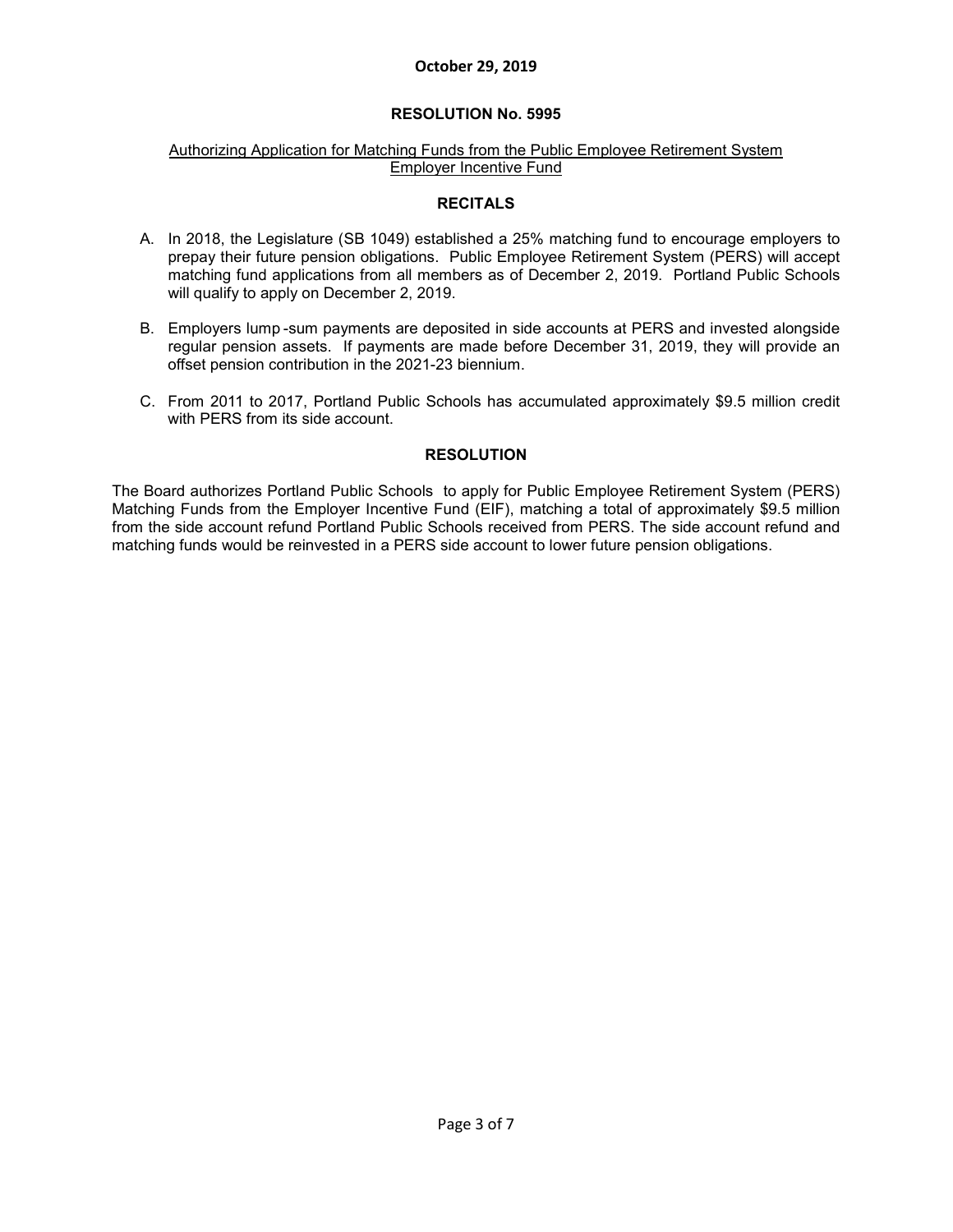## **RESOLUTION No. 5996**

## Approval of Head Start Policy Council Recommendation

## **RECITALS**

- A. Federal requirements call for the Governing Board of a Head Start program to approve recommendations for the program.
- B. The Board of Directors for Portland Public Schools serves as the Governing Board for the PPS Head Start Program.
- C. Portland Public Schools Policy Council recommends the approval of the: PPS Head Start Application to Portland Children's Levy Request for Investment.

The Portland Children's Levy has funded four Head Start teacher positions and one full-time educational assistant position for 16 years. The PPS Head Start application for 2020-2023 proposes to fund teaching positions in our culturally specific Native American classroom, a Spanish Dual Language Immersion classroom, and two classrooms utilizing a brain-based approach to learning. The Portland Children's Levy Request for Investment (RFI) requires the potential grantee to demonstrate commitment to racial equity, diversity, inclusion, and professional learning on brain development.

## **RESOLUTION**

The Board of Directors for Portland Public Schools, School District No.1J, Multnomah County, Oregon, approves the Head Start Policy Council recommendations as stated above.

## **RESOLUTION No. 5997**

The following minutes are offered for adoption:

November 05, 2019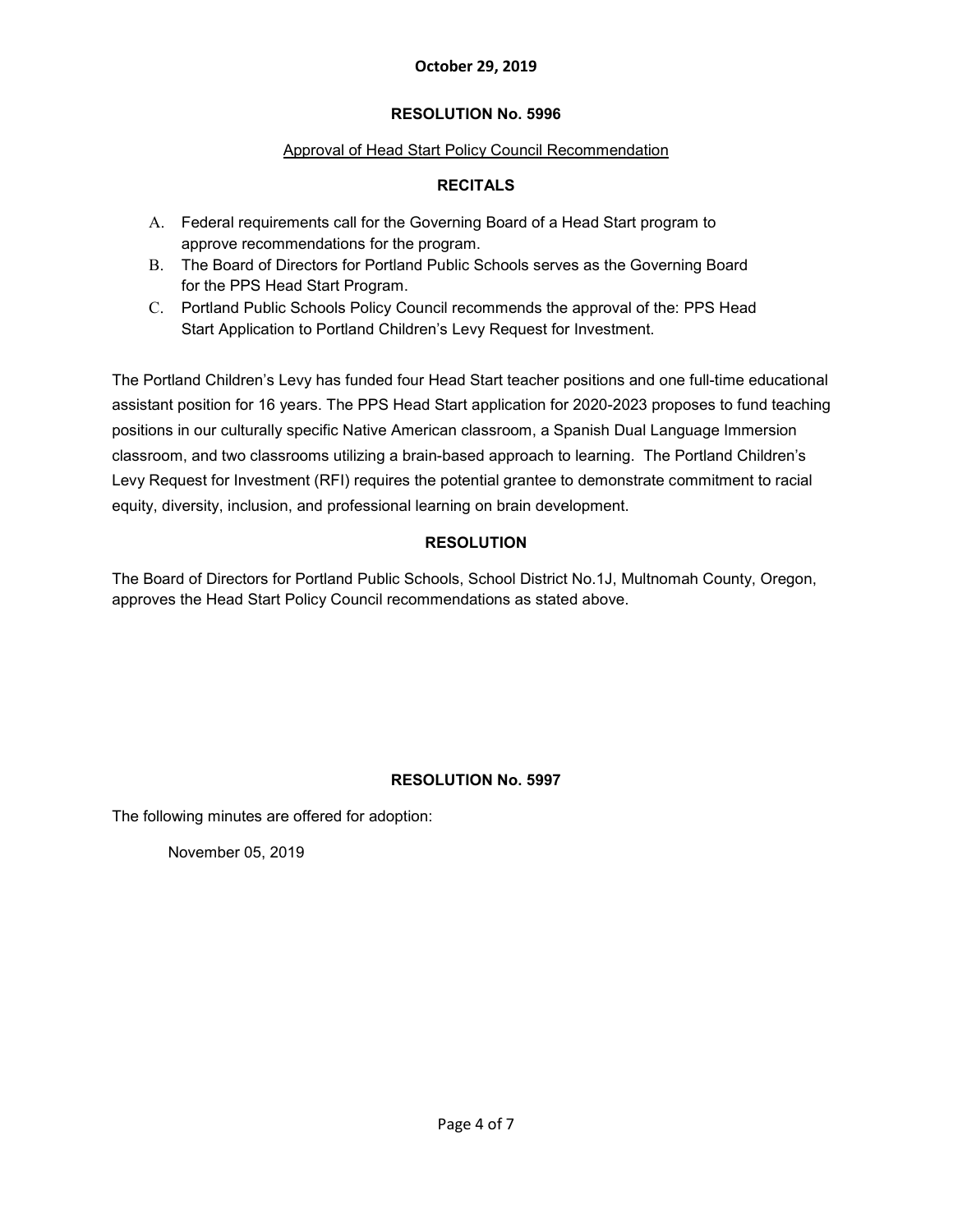### **RESOLUTION No. 5998**

### Authorization for 3rd Party Vendor Sales on PPS Property

### **RECITAL**

Portland Public Schools ("District") Policy 3.30.020-P ("Limitations On Use Of Facilities and Grounds – All Groups or Individuals") requires the Board of Education ("Board") consent to the advertising or sale of merchandise in the building or on the grounds by non-students. This shall not apply to merchandise which is in whole or part the product of the student of any school and sold by students with the approval of the principal or sales that the superintendent may authorize as essential to the successful operation of the educational program.

## **RESOLUTION**

The Superintendent recommends that the Board consent to the advertising and sales by the following vendors. The Board accepts this recommendation and by this resolution authorizes the Deputy Clerk to enter into the following agreements.

| <b>Vendor</b>                       | <b>Location and</b><br>Dates of Sale | <b>Purpose of the Sale</b> | <b>Description of Merchandise</b> | <b>Estimated Value to PPS</b> | Responsible<br>Administrator,<br><b>Funding Source</b> |
|-------------------------------------|--------------------------------------|----------------------------|-----------------------------------|-------------------------------|--------------------------------------------------------|
| Custom<br>Fundraisin<br>g Solutions | Grant High<br>School                 | Grant Band<br>Fundraiser   | <b>New Mattresses</b>             | \$2,500-\$3,000               | C.Hertz<br><b>Fund 101</b><br>Dept. 5593               |
|                                     | December 7.<br>2019                  |                            |                                   |                               |                                                        |

### **NEW CIVIC USE OF BUILDING PERMIT**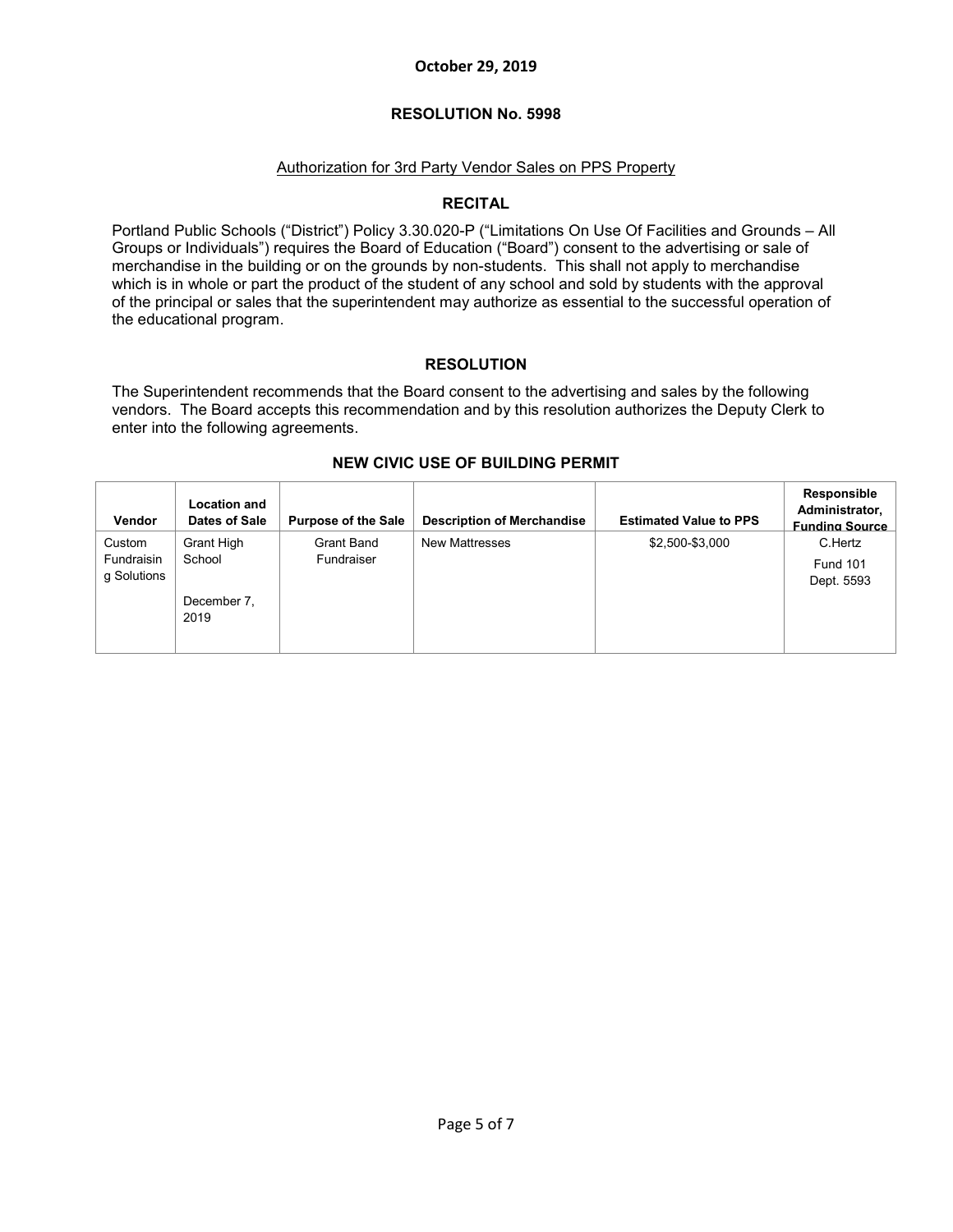#### **RESOLUTION No. 5999**

#### Expenditure Contracts that Exceed \$150,000 for Delegation of Authority

### **RECITAL**

Portland Public Schools ("District") Public Contracting Rules PPS-45-0200 ("Authority to Approve District Contracts; Delegation of Authority to Superintendent") requires the Board of Education ("Board") enter into contracts and approve payment for products, materials, supplies, capital outlay, equipment, and services whenever the total amount exceeds \$150,000 per contract, excepting settlement or real property agreements. Contracts meeting this criterion are listed below.

#### **RESOLUTION**

The Superintendent recommends that the Board approve these contracts. The Board accepts this recommendation and by this resolution authorizes the Deputy Clerk to enter into the following agreements.

| Contractor                  | Contract<br>Term                                                                                                                   | <b>Contract Type</b>       | <b>Description of Services</b>                                                  | Contract<br>Amount                                                        | Responsible<br>Administrator,<br><b>Funding Source</b> |
|-----------------------------|------------------------------------------------------------------------------------------------------------------------------------|----------------------------|---------------------------------------------------------------------------------|---------------------------------------------------------------------------|--------------------------------------------------------|
| Pac Green<br>Landscape, LLC | 11/20/19<br>through<br>10/30/20<br>Options to<br>renew for up<br>to four<br>additional<br>one-year<br>terms<br>through<br>10/30/24 | <b>Services</b><br>S 68901 | District-wide vegetated storm<br>water facilities maintenance.<br>RFP 2019-2667 | Original Term:<br>\$48,480<br>Total through all<br>renewals:<br>\$242,400 | C. Hertz<br><b>Fund 101</b><br>Dept. 5592              |

#### **NEW CONTRACTS**

### **NEW INTERGOVERNMENTAL AGREEMENTS ("IGAs")**

| Contractor                                | Contract<br>Term             | <b>Contract Type</b>                        | <b>Description of Services</b>                                                                                                                      | Contract<br>Amount | Responsible<br>Administrator,<br><b>Funding Source</b>     |
|-------------------------------------------|------------------------------|---------------------------------------------|-----------------------------------------------------------------------------------------------------------------------------------------------------|--------------------|------------------------------------------------------------|
| North Clackamas<br><b>School District</b> | 7/1/19<br>through<br>6/30/20 | Intergovernmental<br>Agreement<br>IGA 68898 | Columbia Regional Program<br>and district will partner to<br>deliver regional services to<br>eligible individuals with Autism<br>Spectrum Disorder. | \$369,600          | K. Cuellar<br><b>Fund 205</b><br>Dept. 5433<br>Grant G1900 |
| Lake Oswego School<br><b>District</b>     | 7/1/19<br>through<br>6/30/20 | Intergovernmental<br>Agreement<br>IGA 68899 | Columbia Regional Program<br>and district will partner to<br>deliver regional services to<br>eligible individuals with Autism<br>Spectrum Disorder. | \$174,000          | K. Cuellar<br><b>Fund 205</b><br>Dept. 5433<br>Grant G1900 |

## **AMENDMENTS TO EXISTING CONTRACTS**

No New Amendments